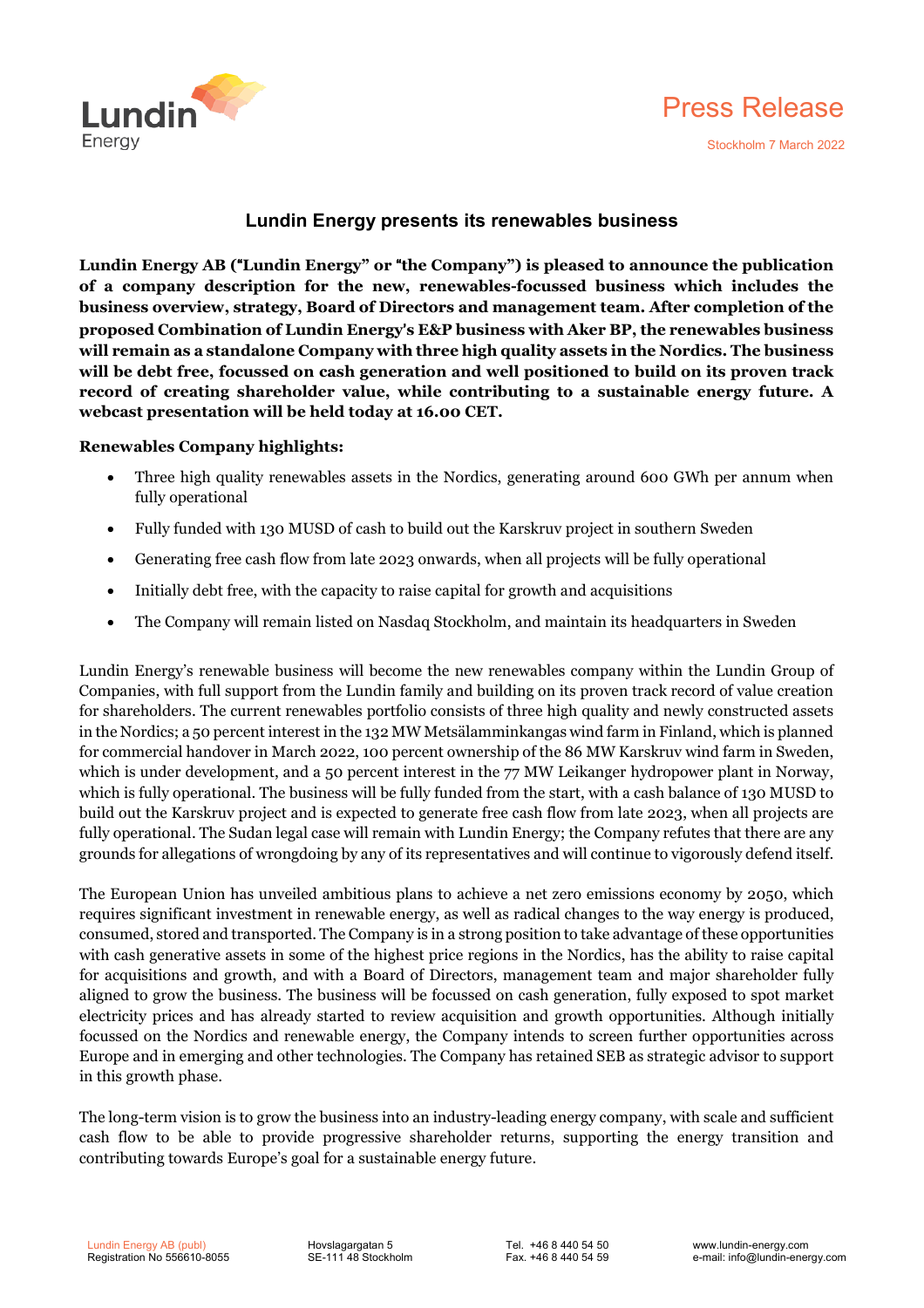The Company will retain key members of the Lundin Energy Board of Directors and management team, with knowledge of the current asset base and a proven track record of building public companies which have delivered significant value for shareholders over many years. The intention is that the Board of Directors, post completion of the Combination with Aker BP at the end of the second quarter 2022, shall consist of Grace Reksten Skaugen (chair), Jakob Thomasen, Ashley Heppenstall, Aksel Azrac and Daniel Fitzgerald and that the senior management team shall consist of Daniel Fitzgerald as the CEO and Espen Hennie as CFO. More information including guidance for the renewables Company for 2022 will be published in the second quarter 2022.

# **Daniel Fitzgerald, intended CEO of the renewables Company commented:**

"The energy transition is still in its infancy and with the EU's ambitions to become carbon neutral, significant investments will be required across the whole energy system to meet these goals. Lundin Energy's renewables business will start trading in a very strong position as a fully funded, cash generative, pure play Nordic renewables Company. Initially debt free and holding three high quality renewables assets in some of the highest priced regions in the Nordics, we have significant capacity to raise capital for acquisitions and growth. We see many opportunities across Europe, within both established and emerging technologies. With our track record in delivering shareholder value, we have all the building blocks needed to create an industry leading company which is well positioned to thrive through the energy transition.

"Lundin Energy has been a huge success story for shareholders over the last 20 years, culminating in the proposed Combination with Aker BP, allowing shareholders to remain invested in both the leading independent E&P Company in Europe and this new and exciting renewables Company.I believe that with the proposed Board and management team, the continued support of the Lundin family as a major shareholder and the Lundin entrepreneurial spirit, we will be able to grow this Company into an industry leading energy business."

A webcast presentation will be held today (7 March 2022) at 16.00 CET, to present the renewables business including its strategy, Board of Directors and management team. Please click on the link below to register: [https://us06web.zoom.us/webinar/register/WN\\_XohxLNg5SkaHx2GYoyR7xA](https://us06web.zoom.us/webinar/register/WN_XohxLNg5SkaHx2GYoyR7xA)

A copy of the presentation will be published on Lundin Energy's website ahead of the webcast going live.

The full company description outlining the details of the renewable business including its strategy, Board of Directors and management can be found on [www.lundin-energy.com.](http://www.lundin-energy.com/)

## **The proposed combination with Aker BP**

According to a preliminary timetable, completion of the combination is planned to occur late in the second quarter 2022. Completion is conditional upon, among other things, the combination being approved at the Annual General Meetings of Lundin Energy and Aker BP, respectively, and receipt of necessary governmental clearances. The Annual General Meeting of Lundin Energy will be held on 31 March 2022. The notice of the Annual General Meeting, including the agenda and proposed resolutions, is available on the Company's website, www.lundin-energy.com.

For further information, please contact:

**Edward Westropp** VP Investor Relations and Communication Tel: +41 22 595 10 14 [edward.westropp@lundin-energy.com](mailto:edward.westropp@lundin-energy.com)

**Robert Eriksson** Director Media and Corporate Affairs Tel: +46 701 11 26 15 [robert.eriksson@lundin-energy.com](mailto:robert.eriksson@lundin-energy.com)